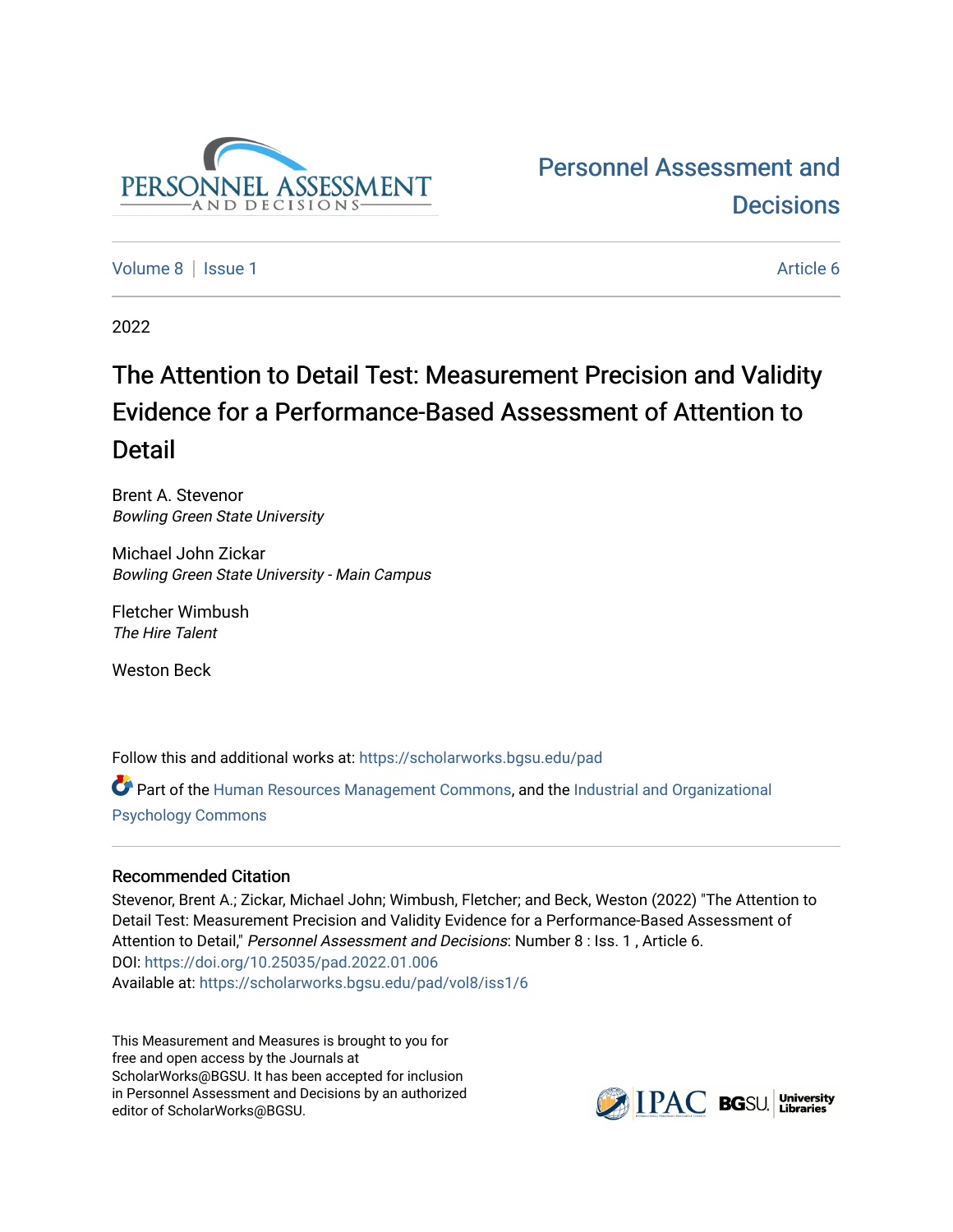# **The Attention to Detail Test: Measurement Precision and Validity Evidence for a Performance-Based Assessment of Attention to Detail**

Brent A. Stevenor<sup>1</sup>, Michael J. Zickar<sup>1</sup>, Fletcher Wimbush<sup>2</sup>, and Weston Beck<sup>2</sup>

1. Bowling Green State University 2. The Hire Talent

### ABSTRACT

### **KEYWORDS**

attention to detail, selection, item response theory

We report on the dimensionality, measurement precision, and validity of the Attention to Detail Test (ADT) designed to be a performance-based assessment of people's ability to pay attention to detail. Within the framework of item response theory, we found that a 3PL bifactor model produced the most accurate item parameter estimates. In a predictive validity study, we found that the ADT predicted supervisor ratings of subsequent overall job performance and performance on detail-oriented tasks. In a construct-related study, scores on the ADT correlated most strongly with the personality facet of perfectionism. The test also correlated with intelligence and self-reported ACT scores. The implications of modeling the ADT as unidimensional or multidimensional are discussed. Overall, our findings suggest that the ADT is a valid measure of attention to detail ability and a useful selection tool that organizations can use to select for detail-oriented jobs.

In many occupations it is important that employees pay close attention to detail to avoid making costly mistakes. For example, providing a patient with the wrong dosage of medication due to a misreading of the prescription or incorrectly recording the final digit of a high-profile client's phone number are mistakes due to a lack of attention to detail that have negative implications for organizations and their stakeholders. Organizations wishing to hire applicants who can pay attention to detail may require applicants to complete a self-report personality questionnaire, and applicants with high conscientiousness scores will be assumed to have high attention to detail ability. The problem is that assessing applicants' perceptions of their ability to pay attention to detail is not the same as assessing their actual ability. With self-report personality questionnaires, applicants can fake their scores to look more appealing to the hiring organization, which threatens the construct validity of the measure and thereby inhibits the inferences that can be made from the faking applicants' scores (Tett & Simonet, 2021). In fact, studies have shown that applicants may adjust their personality to appear as an ideal candidate whose personality closely aligns with the culture of the hiring organization ([Canagasuriam & Roulin, 2021;](#page-10-0) [Rou-](#page-11-0) [lin & Krings, 2020](#page-11-0)). Therefore, applicants who apply for detail-oriented jobs may fake their responses to conscientiousness items to present themselves as high in attention to detail.

One solution to this problem is to assess applicants' *ability* to pay attention to detail. The purpose of this manuscript is to introduce the Attention to Detail Test (ADT), which is a performance-based assessment of attention to detail that can be used as a prehire assessment tool when making personnel selection decisions. Within the framework of item response theory (IRT), we provide evidence for the measurement precision and validity of the ADT. This assessment benefits research and practice such that it is a valid personnel selection tool that can be used to predict the future job performance of applicants applying to detail-oriented jobs.

Corresponding author: Brent Stevenor Author Email: basteve@bgsu.edu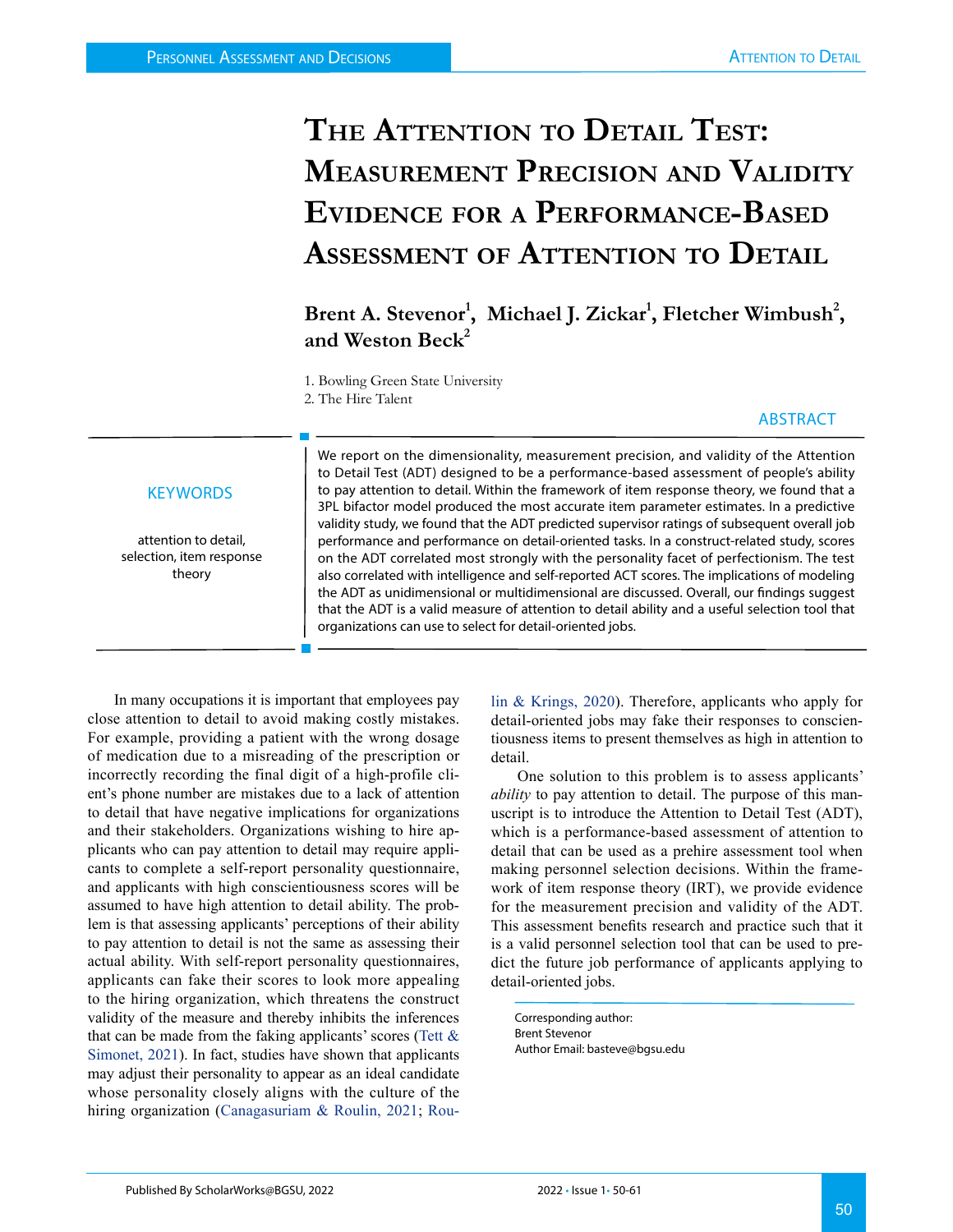#### **Defining Attention to Detail**

From a neuropsychological perspective, attention is defined as, "the regulating of various brain networks by attentional networks involved in maintaining the alert state, orienting, or regulation of conflict" [\(Posner & Rothbart,](#page-11-1)  [2007, p. 2\)](#page-11-1). There are three attention networks (i.e., alerting, orienting, and executive) that are located in various brain regions and are responsible for sensing/perceiving stimuli and resolving attention-oriented tasks. As [Posner](#page-11-1)  [and Rothbart \(2007\)](#page-11-1) described in their review of research on attention networks, people differ in attentional ability, and these differences are attributed to biology as well as socialization and culture.

From an intelligence research perspective, the Cattell-Horn-Carroll (CHC) theory of cognitive abilities ([Mc-](#page-11-2)[Grew, 2005](#page-11-2)) posits that there is a general factor of cognitive ability that reflects onto a variety of narrower abilities. Processing speed, or the ability to perform simple and repetitive cognitive tasks such as identifying if two pairs of information are the same or different, is a narrow component of the CHC model that falls under the broad ability of controlled attention [\(Schneider & Newman, 2015](#page-11-3)). As [Schnei](#page-11-3)[der and Newman \(2015\)](#page-11-3) noted, *attentional fluency* is a more appropriate label for processing speed, as performance on assessments of this ability is determined by peoples' ability to focus their attention on sequentially occurring stimuli. Typical assessments of attentional fluency are speeded, requiring test takers to quickly respond to a series of simple cognitive tasks, and the time it takes respondents to complete the test (i.e., mental speed) as well as the number of items correctly answered are recorded (e.g., [Danthiir et](#page-10-1)  [al., 2005\)](#page-10-1). Less common are tests that do not assess mental speed but do assess peoples' ability to pay attention to detail. A benefit of nonspeeded attentional fluency tests is they allow for test takers to complete all test items to the best of their ability without making errors due to time pressure, whereas time pressure may cause undue errors on speeded tests or result in test takers not completing all the items. In this manuscript, we describe the ADT, which is a new, nonspeeded selection tool that assesses individual differences in attentional fluency.

Attention to detail has been conceptualized as an organizational cultural value (O'Reilly et al., 1991) as well as a narrow personality trait [\(Ashton & Lee, 2007;](#page-10-2) [Hogan](#page-10-3)  [& Hogan, 2002](#page-10-3)). Organizations with attention to detail cultures are defined by high quality work, precision, compliance, and a low tolerance for mistakes [\(Miron-Spektor](#page-11-4)  [et al., 2007;](#page-11-4) O'Reilly et al., 1991). Studies have shown that positive outcomes are associated with having an attention to detail culture such that it can positively influence performance quality and productivity; however, overemphasizing attention to detail may inhibit innovation ([Benner & Tush](#page-10-4)[man, 2002](#page-10-4); [Naveh & Erez, 2004](#page-11-5)). During the selection process, organizations wishing to hire applicants that can pay attention to detail may administer a personality questionnaire that measures applicants' perceptions of their conscientiousness and select applicants with the highest scores. As previously noted, the issue is that personality questionnaires do not assess actual ability to pay attention to detail, which warrants the need for a performance-based assessment of the construct.

From the personality perspective, attention to detail is considered a narrow personality trait that falls under the domain of conscientiousness. Conscientious people are described as thorough, organized, and precise in their work ([John & Srivastrava, 1999](#page-10-5)). In their development of the Global Personality Inventory (GPI), [Schmit et al. \(2000\)](#page-11-6) defined attention to detail as, "A desire for accuracy, neatness, thoroughness, and completeness; the ability to spot minor imperfections or errors; and a meticulous approach to performing tasks" (p. 185). In this manuscript, we introduce a performance-based assessment of attention to detail that organizations can use to differentiate between applicants in the selection process.

#### **The Attention to Detail Test**

Currently, organizations wishing to evaluate applicants' attention to detail may use a self-report questionnaire that measures subjective evaluations of the construct. The issue with using personality questionnaires to measure this construct is they are prone to faking (Zickar & Drasgow, 1996), and they do not assess the ability to pay attention to detail; rather, they assess perceptions of ability to pay attention to detail. As a solution, we introduce the ADT, which is a 26 item, multiple-choice, performance-based assessment of attention to detail that organizations can use as a prehire assessment tool. The test contains three question types: (a) name and phone number, (b) email addresses, and (c) name and address. Each item has two columns of information, and participants are tasked with determining whether the information in the left column matches the information in the right column. Many of the items contain minor differences between the two columns (e.g., one letter or number is different), but some items contain identical information in both columns, and participants must determine whether the two columns differ. A sample item and instructions from the ADT are found in the appendix, and the full assessment is available at [https://www.preemploymentassessments.com/](https://www.preemploymentassessments.com/short-detail-test/) [short-detail-test/.](https://www.preemploymentassessments.com/short-detail-test/)

The ADT items are like those found in the Minneso-ta Clerical Test<sup>1</sup> (MCT; [Andrew et al., 1979\)](#page-10-6), which is a speeded, two-part test that contains 200 number and name checking items. The MCT was used as a selection tool for

<sup>1</sup> The original title in 1933 was the Minnesota Vocational Test for Clerical Workers.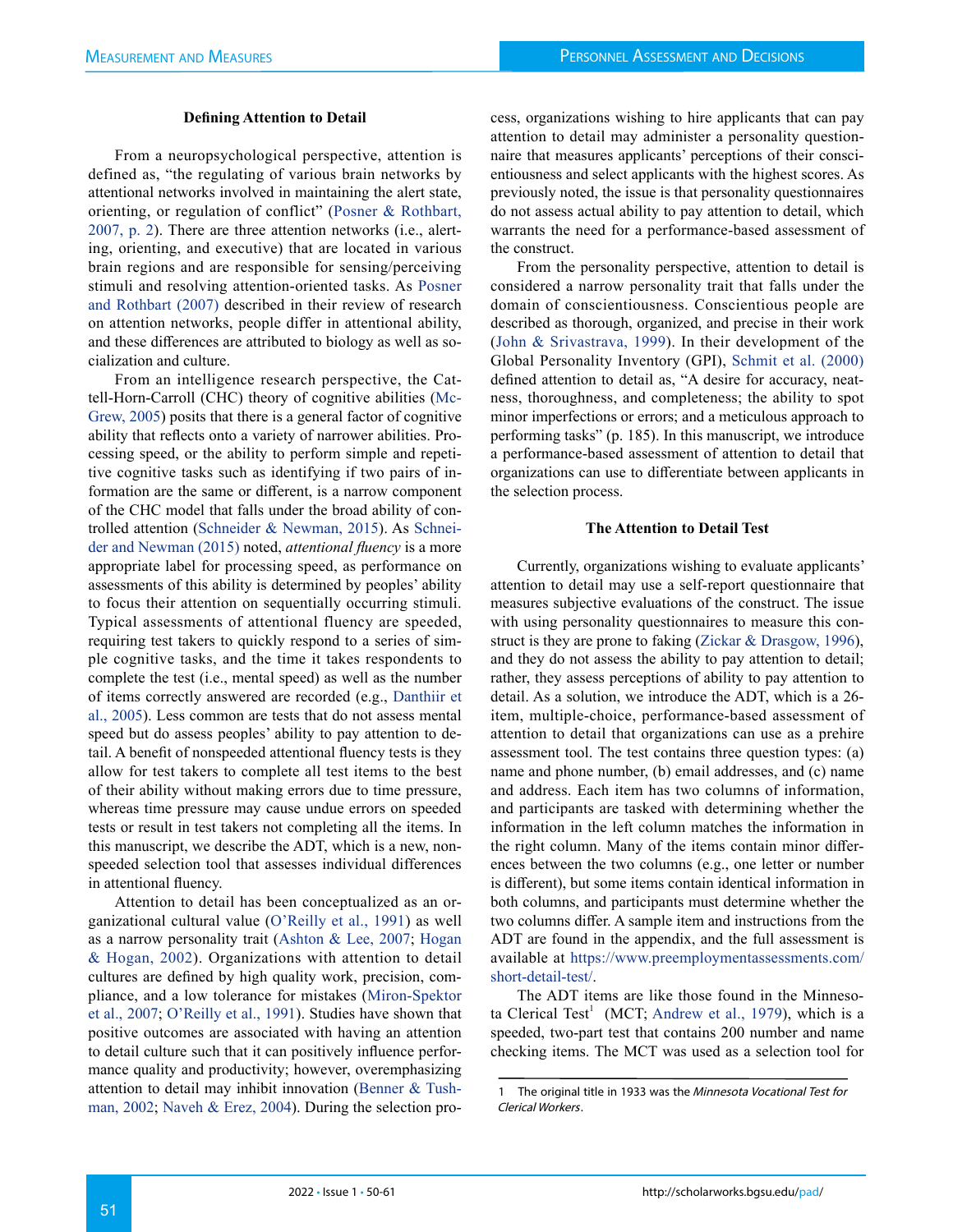clerical positions and assessed applicants' verbal and numerical acuity. Like the ADT, applicants were required to indicate whether a pair of numbers or words was identical, and separate scores were given for numerical and verbal acuity. Clerical aptitude tests such as the MCT have been meta-analytically found to predict job proficiency, training success, and performance of clerical workers ([Pearlman et](#page-11-7) [al., 1980](#page-11-7); Whetzel et al., 2011).

The ADT differs from the MCT in that the ADT is not speeded and contains many fewer items. This allows hiring personnel to compare applicants based on scores from the same number of items, and the ADT score is more indicative of attention to detail ability rather than test-taking speed. Also, some ADT items contain both numbers and words (e.g., the name and phone number items), and only a single score is given rather than separate numerical and verbal acuity scores. Additionally, whereas in the MCT applicants were tasked with determining if the numbers or words within a pair were identical, the ADT requires applicants to indicate if the two columns are identical and, if not, which rows the information differs on. We posit that requiring applicants to not only identify *if* a difference exists but also *where* is a more rigorous test of ability. Last, we reconceptualize the ADT to be a measure of general attention to detail ability, a broader construct than clerical skills ability. As described in the following studies, the ADT has been validated in samples that include clerical and nonclerical workers; therefore, the ADT can be considered for use as a selection tool for any job that consists of detail-oriented tasks (e.g., accountant). In the following sections, we present information on the dimensionality and measurement precision of the ADT and provide evidence for the convergent, discriminant, and predictive criterion-related validity of the test.

#### **Item Analysis**

#### **Participants, Procedure, and Analytical Strategy**

The ADT was administered by The Hire Talent to 17,106 job applicants applying for positions such as accountants, receptionists, and bookkeepers. Of those who reported demographic information  $(n = 4.671)$ , 66% were female, 12% African American, 1% American Indian or Alaska Native, 10% Asian, 14% Hispanic, 1% Native Hawaiian or Pacific Islander, and 55% White.

We used IRT to evaluate the dimensionality and measurement precision of the ADT. The benefits of using IRT for test development are that person and item parameters are simultaneously modeled ([Embretson & Reise, 2013](#page-10-7)), and the measurement precision of each item along the ability continuum can be evaluated (Zickar, 1998). Using IRT, we were able to evaluate and determine whether each item precisely distinguished between people high and low in attention to detail ability. It is important to note that the ADT is not a speeded test, as IRT is not suitable for evaluating such tests.

The ADT is intended to assess a general ability to pay attention to detail, but being that it has three question types, we fit various unidimensional and multidimensional models to the data to examine the dimensionality of the test. Specifically, we compared the fit of six IRT models: unidimensional two-parameter logistic (2PL) and three-parameter logistic (3PL) models, three-factor 2PL and 3PL models, and bifactor 2PL and 3PL models. For the unidimensional models, all 26 items were fixed to load onto a single factor. For the three-factor models, the name and phone number items, email address items, and name and address items were fixed to load onto three separate factors. For the bifactor models, all 26 items were fixed to load onto a general ability factor and the three item types were also fixed to load onto three specific factors that were uncorrelated with the general factor (see [Figure 1](#page-3-0)). Rather than only comparing whether the ADT data fit a one- or three-factor model, fitting a bifactor model allowed us to examine whether there is a general factor of attention to detail ability that is uncorrelated with the three specific factors that may appear due to item similarity rather than the existence of three specific abilities ([Holzing](#page-10-8)[er & Swineford, 1937](#page-10-8)). These specific factors are called *testlets*, or groups of items that have similar content ([De-](#page-10-9)[Mars, 2012\)](#page-10-9). With tests such as the ADT that have clusters of similar items, it is important to fit a bifactor model to the data to examine the influence of the testlets on responses to the items, as failing to do so may result in inaccurate item parameter estimates [\(DeMars, 2006\)](#page-10-10).

#### <span id="page-3-0"></span>FIGURE 1.



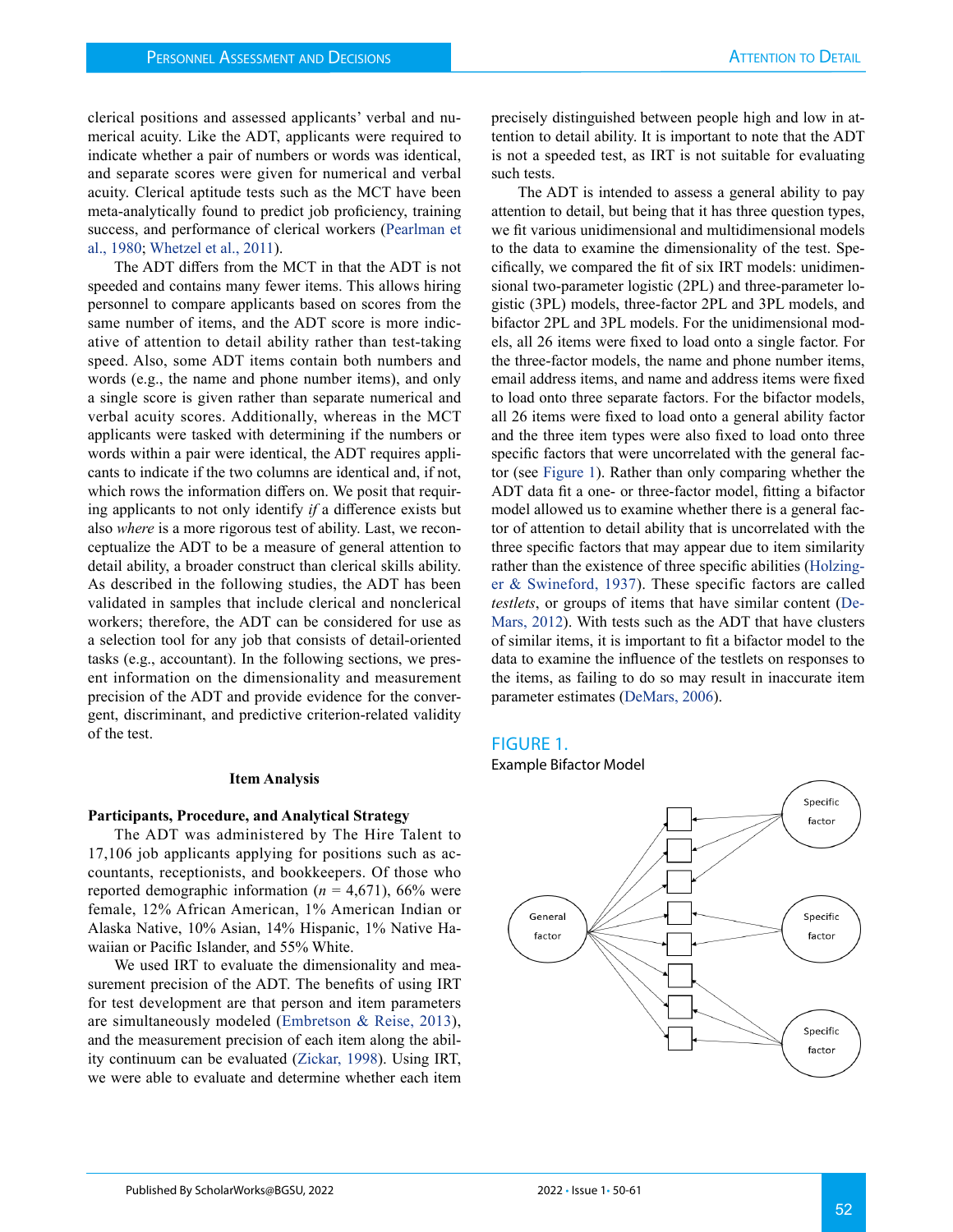Unidimensional IRT models assume that the probability of answering an item correctly is dependent on a single ability factor, θ. Multidimensional IRT models assume that people use multiple abilities when responding to a single test item ([Reckase, 2009\)](#page-11-8), or as is the case with the ADT, these models allow researchers to partition out variance that is due to similarity in item content (rather than specific abilities) from the variance that is accounted for by the general ability factor that a test is measuring. Our reason for fitting various models to the ADT data is that it is important to specify the correct model so that parameter estimates can be accurate. In addition, testing different models can provide insight into the response process used by test takers.

The 2PL and 3PL are IRT models that can be fitted to unidimensional and multidimensional tests with dichotomously scored items. The unidimensional 2PL model has two parameters: location (*b*) and discrimination (*a*). The location (*b*) parameter indicates the point along the ability  $(\theta)$ continuum that a person has a 50:50 chance of correctly endorsing an item. The discrimination (*a*) parameter indicates how well an item discriminates between people at *b*. The unidimensional 3PL model has three parameters: location (*b*), discrimination (*a*), and a pseudo-guessing parameter (*g*), which indicates the probability that a person with low ability will correctly endorse an item by guessing (Zickar, 1998). In multidimensional IRT, the location parameter is represented by *d*, and difficulty is represented by *D*, which is analogous to the *b* parameter from unidimensional models. A negative *D* value indicates an item is easy, whereas a positive *D* value indicates an item is difficult ([Ackerman et](#page-10-11)  [al., 2003](#page-10-11); [Reckase, 2009\)](#page-11-8). Additionally, the *a* parameter is analogous with a factor loading from a traditional exploratory factor analysis, and large values (i.e.,  $a \ge 1$ ) indicate the item effectively differentiates between people high and low in attention to detail ability (Zickar et al., 2002).

#### **Results**

For all IRT analyses presented in this manuscript, we used the "mirt" package ([Chalmers, 2012\)](#page-10-12) in R. The fit statistics for all six IRT models are found in Table 1. Relative to the other models, the 3PL bifactor model in which the general factor of attention to detail was not allowed to correlate with the three specific factors (i.e., testlets) fit the data the best<sup>2</sup> (-2LL = -151016.70, AIC = 302241.40, BIC  $= 303047.10$ , M2 = 1665.99, RMSEA = .02, CFI = .99). Given the similarity of majority of the model fit statistics between the 2PL and 3PL bifactor models, we also conducted a likelihood ratio test and found that the 3PL bifactor model was a significant improvement in model fit (*χ*2(*N*   $= 17,106$  = 134.82,  $p < .05$ ). The item fit statistics and parameter estimates for the 3PL bifactor model are found in Table 2. The results suggest that all 26 items fit the model well and load strongly onto the general factor being that all RMSEA values were less than .06 and all *a* values on the

general factor were greater than 1. Additionally, the loadings on the specific factors were strong for majority of the items, suggesting that items of the same type clustered together due to similarity of content. Last, the results suggest that the items on the test are relatively easy, with *D* values ranging from -1.61 to -.48.

Because we modeled the ADT data with a bifactor structure, we used the "psych" package in R ([Revelle, 2015\)](#page-11-9) to calculate omega hierarchical (ωH) to estimate the proportion of variance in total ADT scores that is accounted for by the general factor ( $\omega$ H = .72; [McDonald, 1999\)](#page-11-10). This estimate implies that 72% of the variance in total ADT scores is attributed to individual differences on the general factor. We also calculated omega hierarchical subscale (ωHS) for the "name and phone number" testlet ( $\omega$ HS = .57), "email addresses" testlet ( $\omega$ HS = .23), and "name and address" testlet ( $\omega$ HS = .26), which is an estimate of the unique variance accounted for by each testlet once the general factor variance has been partitioned out ([Reise et al., 2013](#page-11-11)). These estimates imply that the majority of the variance in total ADT scores is attributed to individual differences on the general factor; therefore, the ADT is essentially unidimensional (see [Rodriguez et al., 2016](#page-11-12) for a review on bifactor model statistical indices). The key takeaway from this item analysis is that the ADT measures a general factor of attention to detail ability, and the 26 items are not difficult but are effective at differentiating between people high and low in general ability to pay attention to detail. The utility of modeling the three testlets is explored further in the following studies.

Along with the item analysis, we conducted additional analyses to further evaluate the ADT. First, we calculated the proportion of test takers that achieved a perfect score. Out of 17,106 responses, only 2,410 (14.09%) applicants achieved a perfect score, providing further evidence that the ADT effectively differentiates between people of varying attention to detail ability despite its lack of a time limit. We then examined the relation between test duration and score to rule out the possibility that test score is a reflection of test-taking speed. We correlated ADT sum scores with duration and found that test score and duration of test time were not correlated  $(r = .00)$ . We also examined the relation between item position and item difficulty to rule out the

<sup>2</sup> When fitting bifactor models to data, it is important to demonstrate the invariance of the general factor across different sets of domains (see [Eid et al., 2017](#page-10-13) for a demonstration). In addition to the models presented in this manuscript, we fit three alternative bifactor-(S-1) models to the data and found strong evidence for the invariance of the ADT general factor. Please contact the first author for additional detail regarding these results.

<sup>3</sup> The sample size for supervisor ratings of performance on detail-oriented tasks was  $N = 320$ , and  $N = 177$  for ratings of overall job performance.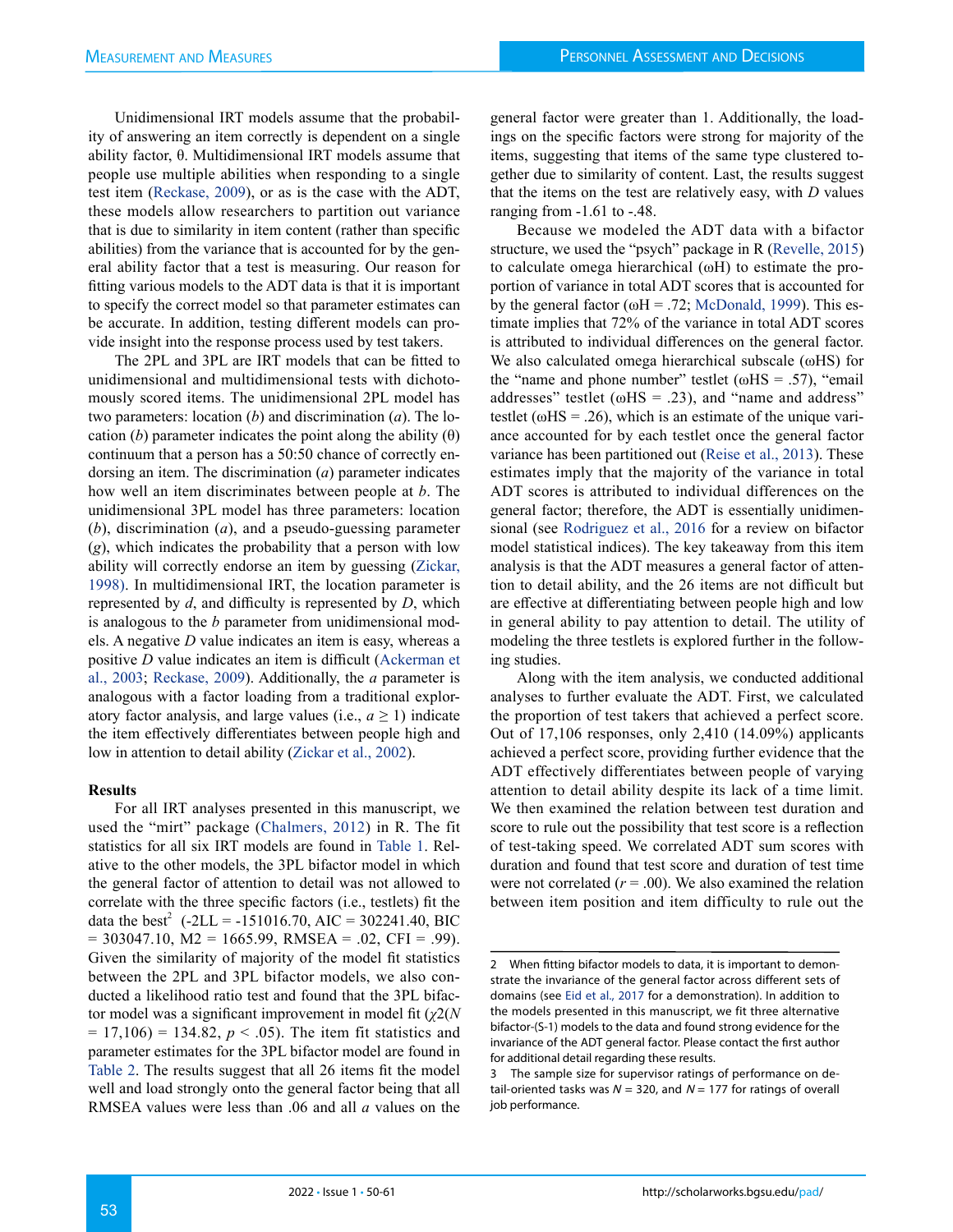IRT Model Fit Statistics

| Model                   | $-2LL$       | AIC.      | <b>BIC</b> | M <sub>2</sub> | <b>RMSEA</b> | <b>CFI</b> |
|-------------------------|--------------|-----------|------------|----------------|--------------|------------|
| <b>Unidimensional</b>   |              |           |            |                |              |            |
| 2PL                     | $-163278.80$ | 326661.90 | 327064.50  | 46769.58       | .10          | .94        |
| 3PL                     | $-162005.80$ | 324167.70 | 324772.00  | 22701.35       | .07          | .97        |
| <b>Multidimensional</b> |              |           |            |                |              |            |
| 2PL three factor        | $-152487.10$ | 305084.20 | 305510.30  | 7958.48        | .04          | .99        |
| 3PL three factor        | $-152439.00$ | 305040.10 | 305667.60  | 4692.25        | .03          | .99        |
| 2PL bifactor            | $-151084.10$ | 302324.20 | 302928.50  | 4462.27        | .03          | .99        |
| 3PL bifactor            | $-151016.70$ | 302241.40 | 303047.10  | 1665.99        | .02          | .99        |

*Note.*  $N = 17,106$ . The M2 is a limited-information test statistic that is robust to Type I error. Smaller values indicate better model fit (Maydeu-Olivares & Joe, 2005). -2LL = -2 log likelihood, AIC = Akaike information criterion, BIC = Bayesian information criterion, RMSEA = root mean squared error of approximation, CFI = comparative fit index.

possibility of fatigue effects. Item position and IRT item difficulty were negatively correlated  $(r = -.47)$ , suggesting that items at the end of the test were answered correctly more than items at the beginning (lower IRT difficulty parameters represent easier items). These results rule out fatigue effects as an alternative explanation. Last, we briefly examined whether there were race and gender differences in ADT scores. To examine race and gender differences, we created sum scores for each group and calculated Cohen's *d*. Due to unequal racial group sizes, we combined all non-White racial groups into a composite variable. As shown in Table 3, mean differences in ADT sum scores were negligible between White and non-White applicants (*d* = -.16), and between female and male applicants  $(d = .09)$ .

#### **Predictive Criterion-Related Validity**

#### **Participants, Procedure, and Analytical Strategy**

To demonstrate the predictive criterion-related validity of the ADT, we correlated ADT scores of 320 job applicants who were hired after completing the ADT with supervisor performance ratings. The applicants included in this study were derived from the sample of  $N = 17,106$  used for the item analysis. The average duration between ADT test administration and supervisor performance evaluations was  $350.91$  (*SD* = 288.18) days.

To score the ADT within the IRT framework, we fit the 3PL bifactor model to the data and calculated factor scores using the expected a posteriori method [\(Embretson & Reise,](#page-10-7)  [2013\)](#page-10-7). Factor scores are latent trait estimates that can fall above or below 0 and indicate whether a person is above or below average in ability. For example, a person with a factor score of 1 is estimated to be one standard deviation above the average in attention to detail ability. Being that we fit a 3PL bifactor model to the data, each respondent had four latent trait estimates: one for the general factor and one for each testlet. For comparison purposes, we also calculated sum scores on the ADT from the traditional CTT framework. We then correlated the ADT scores with supervisor ratings of overall job performance and performance on detail-oriented tasks, which ranged from 1 (low) to 10 (high).

#### **Results**

Descriptive statistics and intercorrelations for the ADT and supervisor performance ratings are found in Table 4. ADT general factor scores significantly predicted supervisor ratings of overall performance  $(r = .20, p < .05)$  and performance on detail-oriented tasks (*r* = .24, *p* < .05). ADT sum scores significantly predicted supervisor ratings of detail-oriented performance  $(r = .19, p < .05)$  but not overall performance  $(r = .12, ns)$ . The three testlet factor scores did not significantly predict supervisor ratings of overall performance nor performance on detail-oriented tasks. The correlation between the ADT general factor scores and sum scores was .91, suggesting that scores produced by both methods are strongly related. It is important to note, however, that sum scoring the ADT rather than fitting a 3PL bifactor model resulted in weaker correlations between ADT scores and supervisor performance ratings. Although the testlets did not predict supervisor performance ratings, modeling the testlets resulted in stronger correlations between the ADT general factor scores and supervisor performance ratings.

#### **Convergent and Discriminant Validity**

#### **Participants, Procedure, and Analytical Strategy**

To demonstrate convergent and discriminant validity for the ADT, we examined correlations between ADT gen-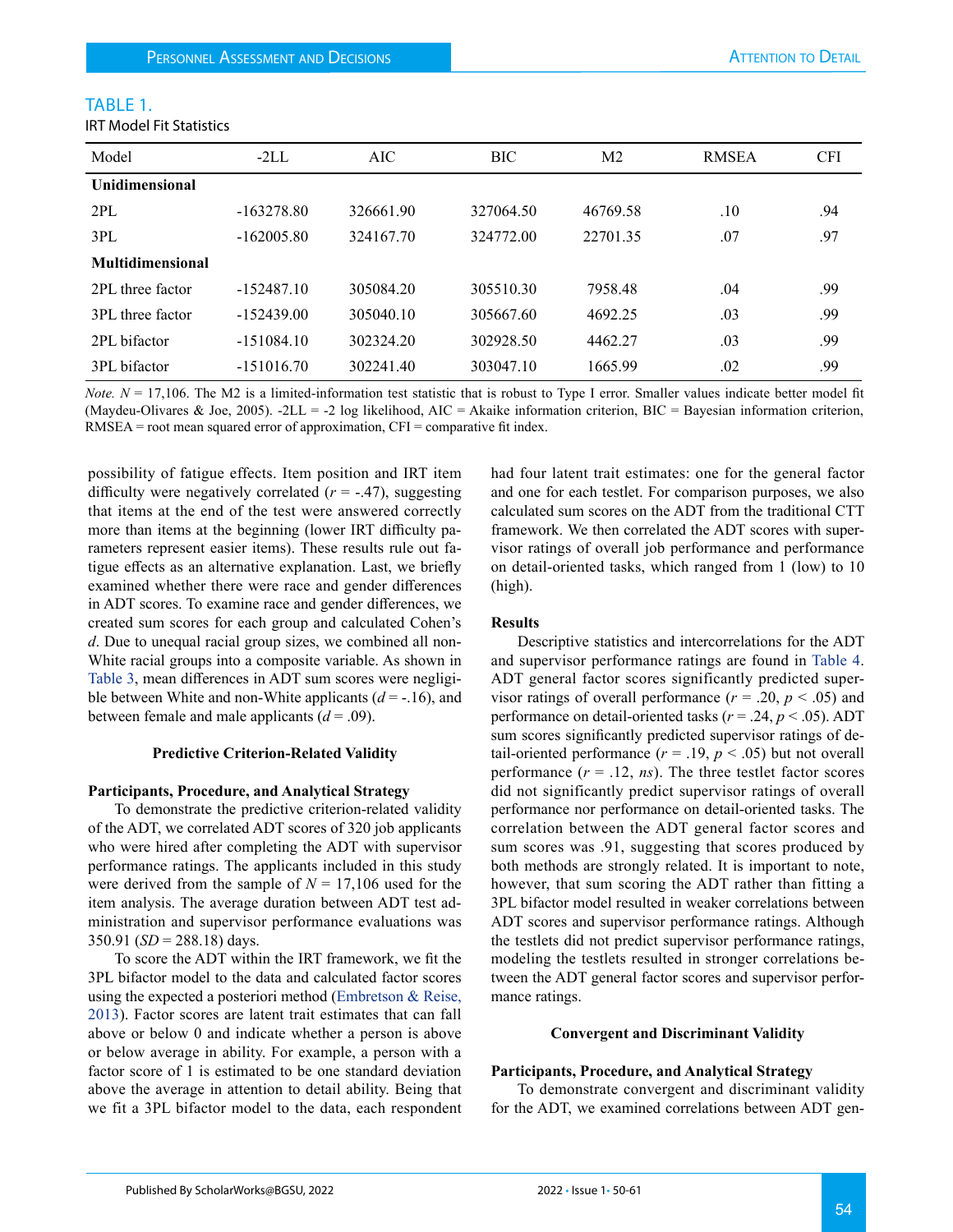|  | ÷ |  |
|--|---|--|

| IRT Item Fit Statistics and Parameter Estimates for the ADT |
|-------------------------------------------------------------|
|-------------------------------------------------------------|

|                | General        | Specific 1               | Specific 2               | Specific 3               |                  |                  |                  |              |
|----------------|----------------|--------------------------|--------------------------|--------------------------|------------------|------------------|------------------|--------------|
| Item           | a <sub>l</sub> | a <sub>2</sub>           | a <sub>3</sub>           | $a_4$                    | $\boldsymbol{d}$ | $\boldsymbol{g}$ | $\boldsymbol{D}$ | <b>RMSEA</b> |
| $\mathbf{1}$   | 2.60           | 2.49                     | $\overline{\phantom{a}}$ | $\Box$                   | 3.24             | .00              | $-0.90$          | .03          |
| $\overline{c}$ | 2.65           | 2.50                     |                          | $\overline{a}$           | 1.74             | $.00\,$          | $-0.48$          | .02          |
| 3              | 3.32           | 3.20                     |                          | $\overline{\phantom{0}}$ | 4.41             | .00              | $-0.96$          | .03          |
| 4              | 12.18          | 12.84                    |                          |                          | 11.64            | .01              | $-0.66$          | .02          |
| 5              | 2.45           | 2.05                     |                          |                          | 2.45             | $.00\,$          | $-0.77$          | .02          |
| 6              | 3.87           | 3.63                     |                          | $\overline{\phantom{0}}$ | 3.01             | $.00\,$          | $-0.57$          | .02          |
| $\overline{7}$ | 9.24           | 9.78                     |                          |                          | 8.99             | .01              | $-0.67$          | .02          |
| $\,8\,$        | 3.10           | 2.87                     |                          |                          | 2.08             | $.00\,$          | $-0.49$          | .03          |
| 9              | 1.74           | $\overline{\phantom{a}}$ | 1.31                     | $\overline{\phantom{0}}$ | 1.77             | $.00\,$          | $-0.81$          | $.01\,$      |
| 10             | 4.66           |                          | $0.17\,$                 |                          | 6.49             | $.00\,$          | $-1.39$          | .03          |
| 11             | 2.32           |                          | $0.08\,$                 |                          | 2.57             | .00              | $-1.10$          | .02          |
| 12             | 2.90           |                          | 0.06                     | $\overline{\phantom{a}}$ | 4.05             | $.00\,$          | $-1.40$          | .04          |
| 13             | 3.72           |                          | 3.26                     |                          | 4.85             | $.00\,$          | $-0.98$          | .02          |
| 14             | 3.78           |                          | 3.03                     |                          | 4.79             | .00              | $-0.99$          | $.02\,$      |
| 15             | 1.16           |                          | $-0.04$                  | $\overline{\phantom{a}}$ | 0.65             | .00              | $-0.56$          | .02          |
| 16             | 1.66           |                          | 0.83                     | $\overline{a}$           | 1.47             | $.00\,$          | $-0.80$          | $.02\,$      |
| 17             | 1.79           |                          | 0.38                     | $\overline{\phantom{0}}$ | 0.88             | .20              | $-0.48$          | .03          |
| 18             | 1.38           |                          | $\overline{\phantom{a}}$ | 0.90                     | 1.09             | .02              | $-0.66$          | $.02\,$      |
| 19             | 1.73           |                          |                          | 0.81                     | 2.58             | $.00\,$          | $-1.35$          | .02          |
| 20             | 3.38           |                          |                          | 1.81                     | 5.77             | $.00\,$          | $-1.50$          | .04          |
| $21\,$         | 1.42           |                          |                          | 1.11                     | 2.15             | $.00\,$          | $-1.19$          | .01          |
| $22\,$         | 2.00           |                          |                          | 1.58                     | 2.77             | $.00\,$          | $-1.09$          | $.01\,$      |
| 23             | 2.40           |                          |                          | 1.31                     | 4.41             | .00              | $-1.61$          | .03          |
| 24             | 3.08           |                          |                          | 1.66                     | 5.30             | $.00\,$          | $-1.52$          | .03          |
| 25             | 1.30           |                          |                          | 0.97                     | 1.25             | .00              | $-0.77$          | .02          |
| 26             | 1.80           |                          |                          | 1.43                     | 2.37             | $.00\,$          | $-1.03$          | $.01\,$      |

*Note*.  $N = 17,106$ . General = general factor, Specific 1 = "Name and phone number" (testlet) factor, Specific 2 = "Email addresses" (testlet) factor, Specific 3 = "Name and address" (testlet) factor, *a* = discrimination parameter, *d* = location parameter,  $g =$  guessing parameter,  $D =$  difficulty parameter, RMSEA = root mean squared error of approximation.

eral factor scores and sum scores and a variety of external correlates. For convergent validity, we expected ADT scores to positively correlate most strongly with conscientiousness compared to the other Big 6 personality domains, and we also expected ADT scores to positively correlate most strongly with perfectionism, defined as a concern for detail, compared to the other facets of conscientiousness being that attention to detail is treated as a facet of conscientiousness

in the personality literature ([Ashton & Lee, 2007](#page-10-2); [Hogan](#page-10-3) [& Hogan, 2002](#page-10-3); [Schmit et al., 2000\)](#page-11-6). Attention to detail has also been shown to positively relate with performance ([Muchinsky, 1993](#page-11-13)); therefore, we expected ADT scores to positively correlate with measures of academic performance (GPA and ACT scores) as well as with scores on the Sandia Matrices ([Harris et al., 2020](#page-10-14)), which are a measure of intelligence that requires respondents to pay attention to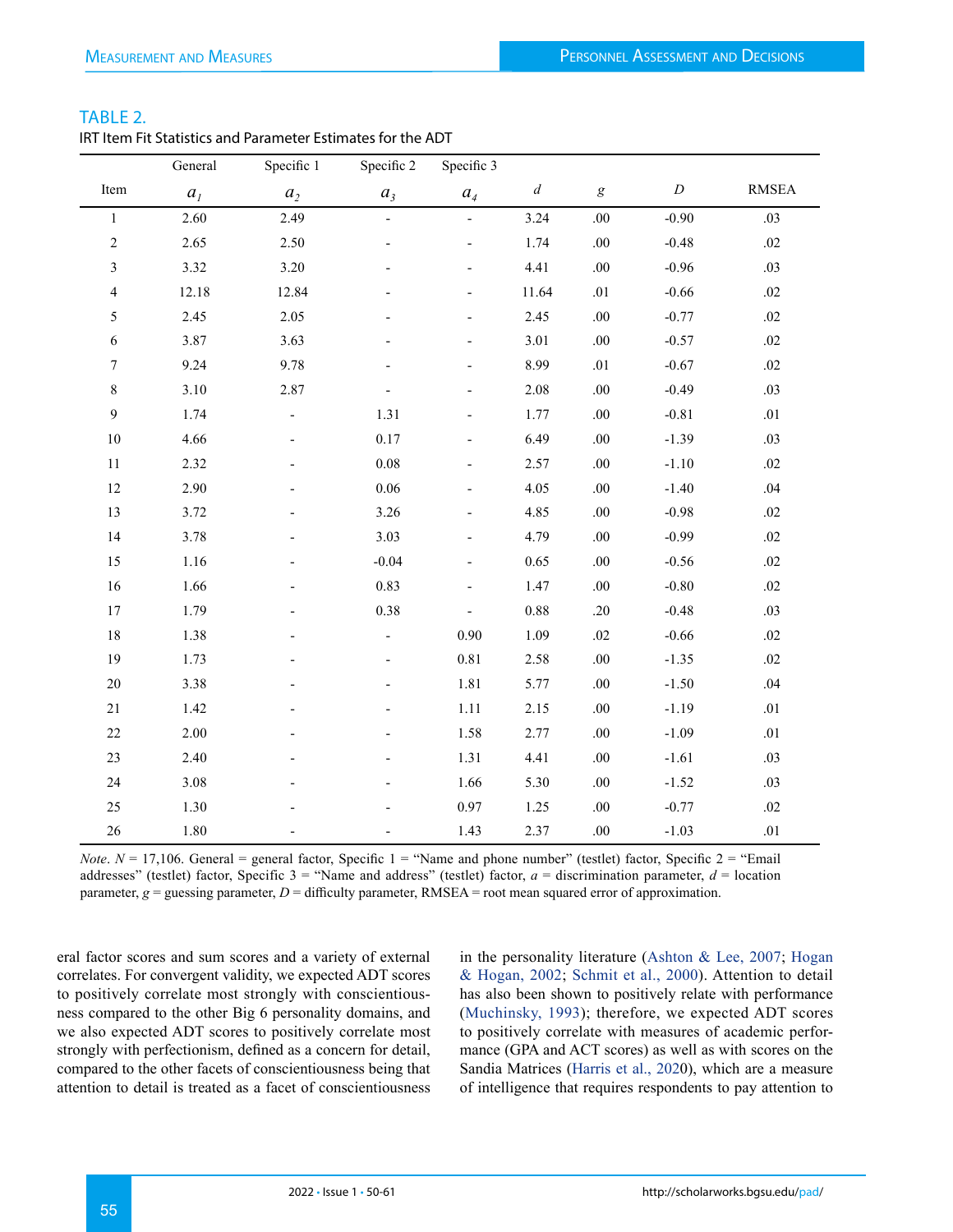# TABLE 3.

Number of Items Correct by Race and Gender

|                                     | M     | SD   |
|-------------------------------------|-------|------|
| Race                                |       |      |
| African American                    | 19.22 | 6.90 |
| American Indian or Alaska Native    | 20.93 | 6.06 |
| Asian                               | 20.70 | 6.69 |
| Hispanic                            | 20.04 | 6.22 |
| Native Hawaiian or Pacific Islander | 19.96 | 5.27 |
| Non-White (composite)               | 20.02 | 6.52 |
| White                               | 21.03 | 5.93 |
| Gender                              |       |      |
| Female                              | 20.89 | 5.96 |
| Male                                | 20.35 | 6.52 |

*Note.* Sum scores ranged from 0 to 26.

TABLE 4.

detail and select the option that best fits a pattern of shapes and colors. For discriminant validity, we expected ADT scores to have weak relations with the other five domains of the HEXACO. Given our assertion that the three testlets of the bifactor model exist due to item similarity rather than the existence of specific abilities, we did not expect scores on the specific factors to correlate with any of the external variables of interest; therefore, we only discuss correlations between the general factor and external correlates in the results.

A sample of 145 undergraduate psychology students from a medium-sized midwestern university was recruited to participate in this study; they received course extra credit for participating. Participants were removed from the data if they missed two out of two attention check items. All participants met our inclusion criteria, resulting in a final sample of  $N = 145$  that was 19.55 (*SD* = 1.45) years old, 72% female, 77% White, and 17% African American.

#### **Measures**

*Attention to Detail.* The 26-item ADT was used to measure attention to detail.

*Personality.* The 100-item HEXACO-PI-R ([Lee &](#page-10-15)  [Ashton, 2018](#page-10-15)) was used to measure personality. The HEX-ACO-PI-R is a measure of the Big 6 domains of personality as well as four facets per domain. Participants indicated their level of agreement with each item on a scale from  $1 =$ *Strongly disagree* to 5 = *Strongly agree*.

*Intelligence.* Intelligence was measured using [Harris et](#page-10-14)  [al.'s \(2020\)](#page-10-14) Sandia Matrices. The 10-item set of object relation and logic items was used in this study. For both item types, participants were tasked with selecting the option that best completed a pattern of images. The object relation items varied in shape, shading, or orientation, and the logic items varied in shape, size, and involved conjunction or disjunction (i.e., objects located on top of one another).

*GPA*. Participants self-reported their cumulative undergraduate GPA.

*ACT.* Participants self-reported their ACT score. If participants only completed the SAT, those scores were converted to ACT scores using the conversion calculator provided by Princeton Review ([https://www.princetonreview.](https://www.princetonreview.com/college-advice/act-to-sat-conversion) [com/college-advice/act-to-sat-conversion](https://www.princetonreview.com/college-advice/act-to-sat-conversion)).

#### **Results**

Descriptive statistics, reliability estimates, and intercorrelations for the variables included in this study are found in Table 5. Factor scores for the ADT were calculated by fitting a 3PL bifactor model and using the expected a posteriori method [\(Embretson & Reise, 2013](#page-10-7)), sum scores for the ADT were calculated by summing the number of items correctly answered, and average sum scores were calculated for the remainder of the scales used in this study. As predicted, ADT general factor  $(r = .34, p < .05)$  and sum scores ( $r = .34$ ,  $p < .05$ ) correlated most strongly with perfectionism compared to the other facets of conscientiousness. Additionally, ADT general factor and sum scores were significantly positively correlated with intelligence  $(r = .32, ...)$ 

# *M SD* 1 2 3 1. ADT general factor 0.30 0.76 -2. ADT sum score 22.39 4.90 .91 3. Overall performance  $7.76$  2.05 .20 .12 4. Detail-oriented performance  $\begin{array}{ccc} 7.88 & 2.13 & .24 & .19 \end{array}$  .86 Descriptive Statistics and Intercorrelations for ADT and Supervisor Performance Ratings

*Note.* Correlations with overall performance are based on a sample of  $N = 177$ , and correlations with detail-oriented performance are based on a sample of  $N = 320$ . All correlations are statistically significant ( $p < .05$ ) except for the correlation between ADT sum score and overall performance.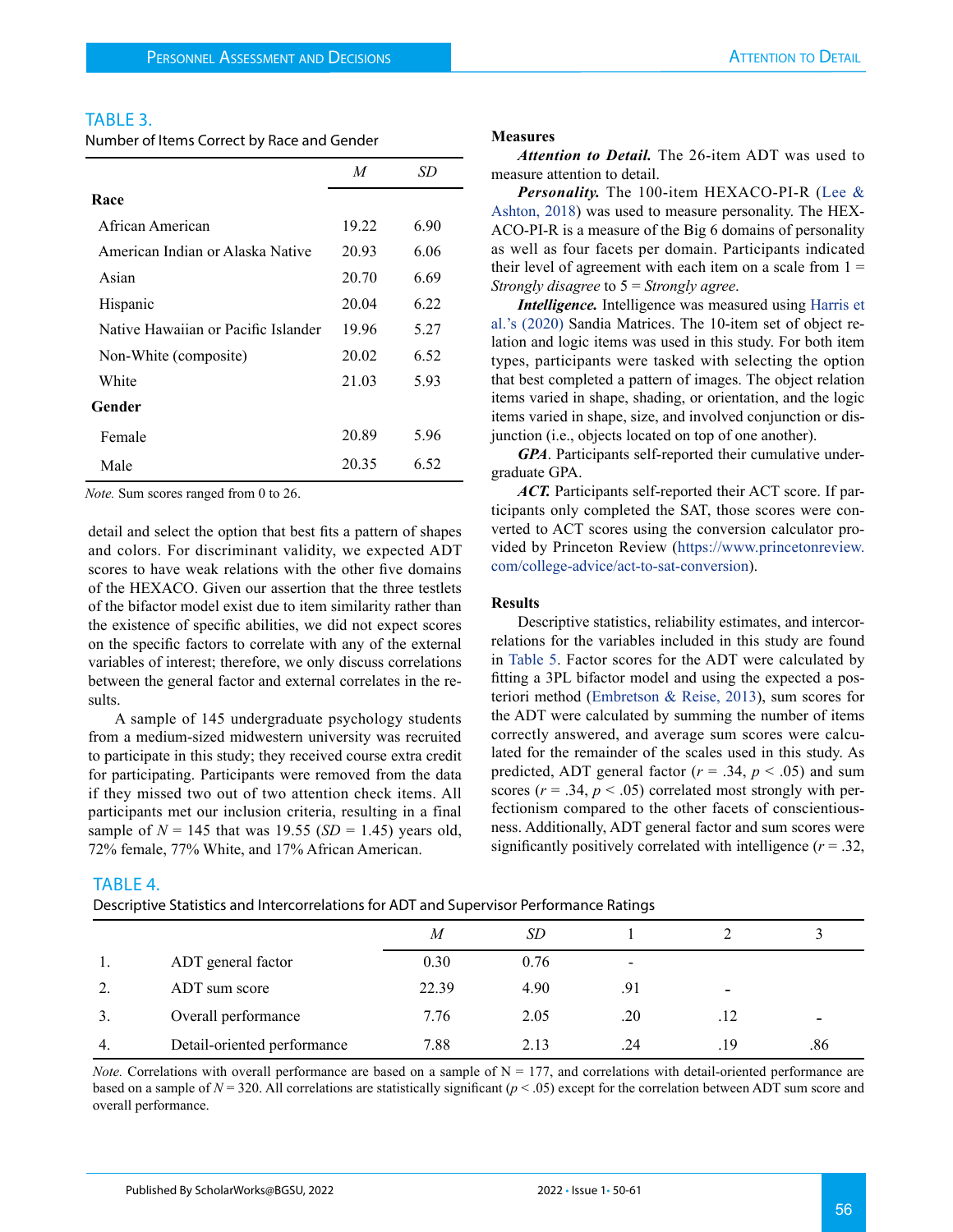# TABLE 5.

Descriptive Statistics, Reliability, and Intercorrelations Between ADT and Correlates

|                           | ADT(g)  | ADT (sum) | $\cal M$ | $\cal SD$ | $\alpha$ |
|---------------------------|---------|-----------|----------|-----------|----------|
| Honesty-Humility          | .13     | .16       | 3.39     | 0.56      | .79      |
| Sincerity                 | .03     | $.07$     | 3.31     | 0.70      | .52      |
| Fairness                  | $-.03$  | .02       | 3.48     | 0.87      | .73      |
| Greed avoidance           | $.10\,$ | .11       | 3.01     | 0.89      | .74      |
| Modesty                   | .29     | .25       | 3.76     | 0.75      | .66      |
| Emotionality              | .09     | .11       | 3.54     | 0.60      | .83      |
| Fearfulness               | .03     | .04       | 3.31     | 0.75      | .57      |
| Anxiety                   | .15     | .17       | 3.98     | 0.80      | .69      |
| Dependence                | $-.06$  | $-.04$    | 3.17     | 0.82      | .65      |
| Sentimentality            | .16     | .17       | 3.71     | 0.78      | .69      |
| Extraversion              | $-.11$  | $-.09$    | 3.19     | 0.62      | .85      |
| Social self-esteem        | .01     | .05       | 3.40     | 0.73      | .56      |
| Social boldness           | $-.16$  | $-.16$    | 2.82     | 0.84      | .71      |
| Sociability               | $-.11$  | $-.09$    | 3.34     | 0.83      | .71      |
| Liveliness                | $-.06$  | $-.05$    | 3.21     | 0.81      | .73      |
| Agreeableness             | $.00\,$ | $-.03$    | 3.00     | 0.50      | $.78$    |
| Forgiveness               | $-.26$  | $-.30$    | 2.52     | 0.76      | .70      |
| Gentleness                | .13     | .13       | 3.27     | 0.61      | .42      |
| Flexibility               | $-.01$  | $-.03$    | 3.02     | 0.70      | .56      |
| Patience                  | .16     | .14       | 3.21     | 0.75      | .67      |
| Conscientiousness         | $.18\,$ | .21       | 3.45     | 0.55      | .82      |
| Organization              | .06     | .06       | 3.34     | 0.92      | .76      |
| Diligence                 | .09     | .13       | 3.76     | 0.69      | .68      |
| Perfectionism             | .34     | .34       | 3.54     | 0.64      | .52      |
| Prudence                  | .07     | .14       | 3.18     | 0.73      | .65      |
| Openness to Experience    | .16     | .17       | 3.23     | 0.54      | .75      |
| Aesthetic appreciation    | .13     | .15       | 3.31     | 0.78      | .50      |
| Inquisitiveness           | $-.04$  | $-.04$    | 2.77     | 0.85      | .58      |
| Creativity                | .24     | .24       | 3.44     | 0.82      | .67      |
| Unconventionality         | .12     | .14       | 3.39     | 0.60      | .41      |
| Intelligence              | .32     | .33       | 4.76     | 2.09      | .61      |
| <b>GPA</b>                | .20     | .18       | 3.34     | 0.58      |          |
| $\mathbf{ACT}$            | .30     | .32       | 23.07    | 3.74      |          |
| Mean                      | 0.01    | 21.72     |          |           |          |
| $\ensuremath{\mathit SD}$ | 0.66    | 3.81      |          |           |          |

*Note*.  $N = 145$ . ADT (g) = General factor score from IRT 3PL bifactor model. ADT (sum) = Sum score calculated from traditional CTT perspective. Correlations greater than .22 are statistically significant (*p* < .05).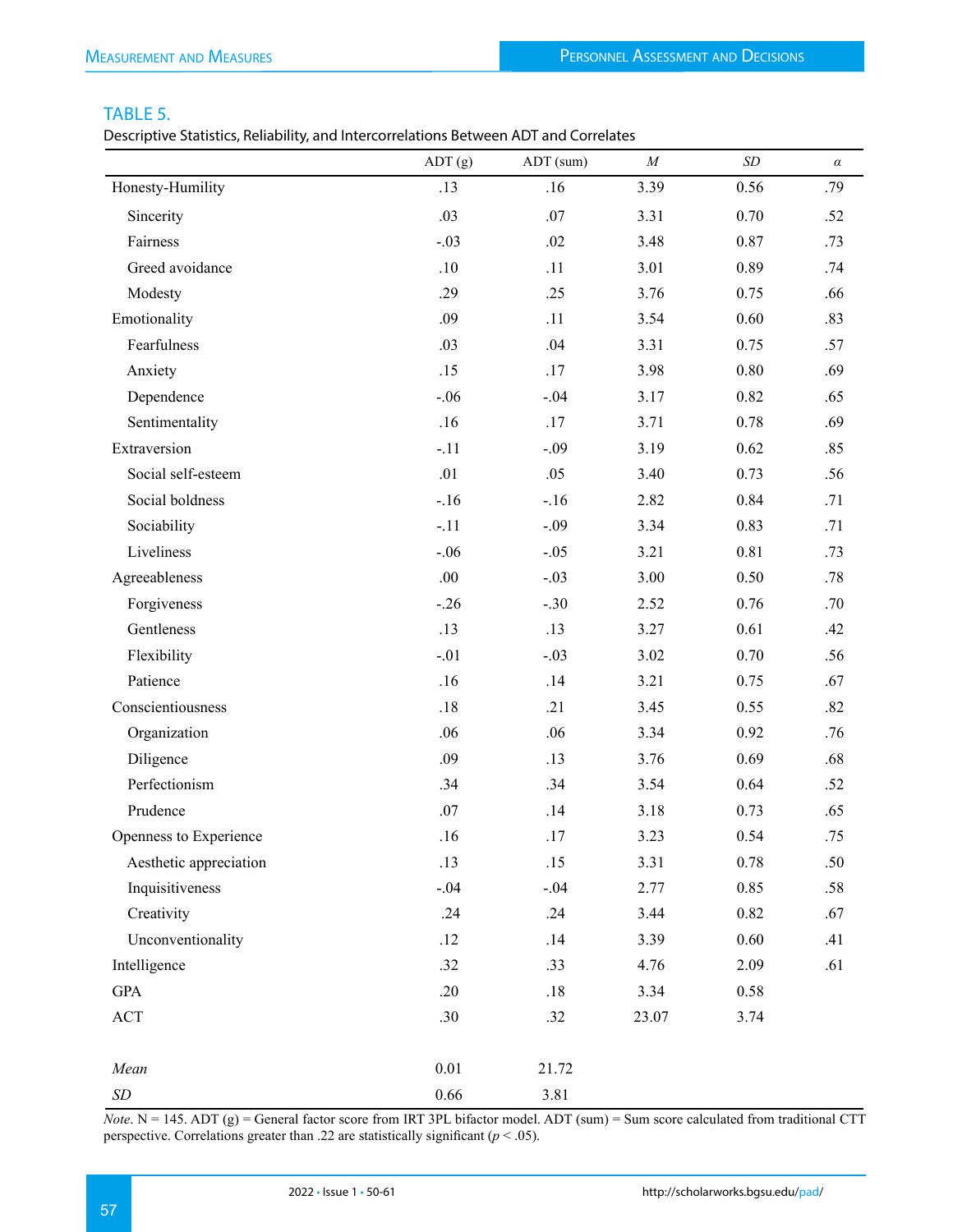$p < .05$ ;  $r = .33$ ,  $p < .05$  respectively) and ACT scores ( $r =$ .30,  $p < .05$ ;  $r = .32$ ,  $p < .05$  respectively). Contrary to our predictions, ADT general factor and sum scores did not significantly correlate with conscientiousness ( $r = .18$ ;  $r =$ .21 respectively) nor GPA  $(r = .20; r = .18$  respectively), although the pattern of the correlations was in the expected direction, the magnitudes were small to moderate, and the correlation between ADT and conscientiousness was the largest compared to the other five HEXACO domains. Aside from the expected relations, ADT general factor and sum scores correlated with the modesty facet of honesty-humility ( $r = .29$ ,  $p < .05$ ;  $r = .25$ ,  $p < .05$  respectively), the forgiveness facet of agreeableness  $(r = -.26, p < .05)$ ;  $r = -0.30$ ,  $p < 0.05$  respectively), and the creativity facet of openness to experience  $(r = .24, p < .05; r = .24, p < .05)$ respectively).

#### **DISCUSSION**

The purpose of this manuscript is to evaluate the dimensionality of the ADT and present measurement precision and validity evidence. To provide accurate item parameter estimates, we first fit a series of IRT models to a large dataset of job applicant responses to the ADT and found that a 3PL bifactor model fit the data the best relative to other unidimensional and multidimensional models. The 3PL bifactor model that we fit to the data had one general ability factor and three specific factors, referred to as testlets, that we believe exist due to similarity in item content rather than the existence of three specific abilities that are unrelated to the general factor. The discrimination parameters (i.e., factor loadings) suggest that there is a dominant general factor of attention to detail ability and three testlets onto which the items load.

To determine whether modeling the testlets influenced the validity of the ADT, we scored the ADT from a multidimensional IRT approach, and for comparison purposes, we also scored the ADT from a unidimensional CTT approach. Specifically, we fit an IRT 3PL bifactor model to the data and calculated factor scores for the general factor and the three testlets. We also calculated a single sum score by adding up the number of items correctly answered for each job applicant.

In the predictive criterion-related validity study, we found that the ADT general factor score correlated more strongly with supervisor performance ratings compared to the ADT sum score. Although the testlets did not predict supervisor performance ratings, modeling the testlets resulted in larger correlations between the ADT general factor and performance, likely due to controlling for irrelevant method variance. We did find, however, that the ADT general factor and sum score were strongly correlated. In the convergent and discriminant validity study, correlations between the ADT general factor and sum score with the external constructs were consistently similar, suggesting that sum scoring the ADT is sufficient. Overall, we recommend fitting a 3PL bifactor model to ADT data to achieve accurate item parameter estimates and stronger criterion-related validity coefficients. We do recognize, however, the convenience of treating the ADT as unidimensional and calculating a single sum score. In addition, fitting overly complex models to data collected from smaller samples may result in increased error by capitalizing on chance ([DeMars, 2012](#page-10-9)). Therefore, practitioners wishing to select applicants based on their ADT sum scores should feel comfortable doing so, as we demonstrated that the ADT is essentially unidimensional and a valid predictor of supervisor performance ratings. We do recommend, however, that in order to achieve the most accurate parameter estimates and validity coefficients that a bifactor model be fit to the data. If a 3PL bifactor model is fit to the ADT data, testlet scores should not be considered when evaluating applicants' attention to detail ability, as our results suggest that the testlets are necessary for achieving accurate parameter estimates but are not valid predictors of supervisor ratings of job performance.

After examining the dimensionality of the ADT, we conducted an item analysis and found that all 26 items are relatively easy yet effectively distinguish between people high and low in attention to detail ability. Additionally, we examined differences in sum scores across race and gender, and found negligible effect size differences between White and non-White applicants as well as between women and men, suggesting the ADT is not biased toward a specific race or gender. Then, we examined the test's criterion-related validity and found that scores on the ADT significantly predicted supervisor ratings of overall job performance and performance on detail-oriented tasks. Last, we examined the test's convergent and discriminant validity and found that ADT scores significantly correlated with perfectionism, intelligence, and self-reported ACT scores. The ADT also correlated with modesty and forgiveness; therefore, future research should continue to examine the discriminant validity of the test. Overall, the results suggest that the ADT is a valid performance-based assessment of attention to detail that researchers and practitioners could use to predict the future job performance of applicants.

#### **Limitations and Future Directions**

There are certain limitations to our examination of the ADT that should be considered and addressed in future studies. First, our sample for the item analysis was large and consisted of actual job applicants rather than participants recruited from an online crowdsourcing platform, but we were able to attain demographic information for only a portion of the applicants. Due to this limitation, we focused our assessment of adverse impact on mean differences at the scale level. Future research should examine measurement equivalence at the item-level across gender and race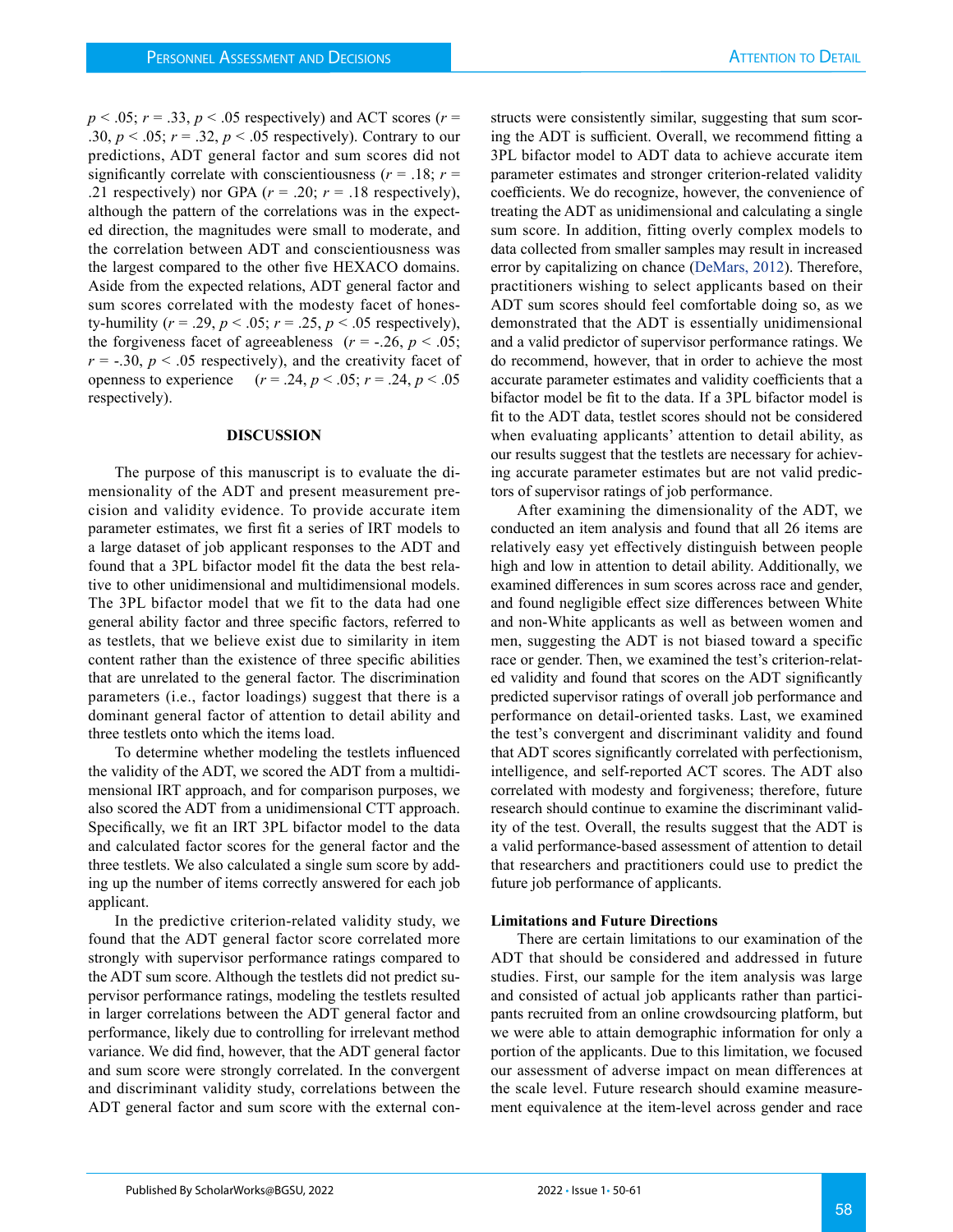using CFA and IRT. We encourage future research to test if any ADT items demonstrate differential item functioning or if people from all genders and races have equal probabilities of answering the items correctly.

A second limitation is that we did not examine incremental validity for the ADT. Although we demonstrated evidence of criterion-related validity, future studies should examine whether the ADT predicts job performance over and above other common predictors (i.e., cognitive ability, conscientiousness, etc.). Previous meta-analyses by [Bar](#page-10-16)[rick and Mount \(1991\)](#page-10-16) and Zettler et al. (2020) reported meta-analytic correlations of .22 and .28 between conscientiousness and job performance, respectively. Additionally, [Harari et al. \(2018\)](#page-10-17) reported a meta-analytic correlation of .02 between perfectionism and job performance. Based on our finding in this manuscript that ADT scores had a small-to-moderate correlation with conscientiousness, it is plausible that the ADT predicts unique variance in job performance for which traditional personality measures do not account. The small-to-moderate correlation between conscientiousness and ADT scores also suggests that high self-report conscientiousness scores do not necessarily imply that a candidate has high attention to detail ability; therefore, organizations wishing to select candidates with high attention to detail ability will benefit from using the ADT in addition to a traditional self-report conscientiousness scale. Our goal in this manuscript was to provide initial validity evidence for the ADT, but future research should continue to examine the test's predictive ability.

# **Conclusion**

Predicting the performance of job applicants who are applying to detail-oriented jobs had previously relied on self-report personality questionnaires that assess conscientiousness and its relevant facets. In this manuscript, we introduced the ADT as a performance-based alternative to assessing attention to detail ability. Our results suggest that the ADT is a valid predictor of job performance that precisely distinguishes between people high and low in attention to detail ability. The ADT can serve as a useful selection tool for organizations wishing to hire detail-oriented applicants.

# **REFERENCES**

- <span id="page-10-11"></span>Ackerman, T. A., Gierl, M. J., & Walker, C. M. (2003). Using multidimensional item response theory to evaluate educational and psychological tests. Educational Measurement: Issues and Practice, 22, 37–51. [https://doi.org/10.1111/j.1745-](https://doi.org/10.1111/j.1745-3992.2003.tb00136.x ) [3992.2003.tb00136.x](https://doi.org/10.1111/j.1745-3992.2003.tb00136.x )
- <span id="page-10-6"></span>Andrew, D. M., Paterson, D. G., & Longstaff, H. P. (1979). Minnesota clerical test. Psychological Corporation, Harcourt Brace & Company.
- <span id="page-10-2"></span>Ashton, M. C., & Lee, K. (2007). Empirical, theoretical, and prac-

tical advantages of the HEXACO model of personality structure. Personality and Social Psychology Review, 11, 150–166.<https://doi.org/10.1177/1088868306294907>

- <span id="page-10-16"></span>Barrick, M. R., & Mount, M. K. (1991). The Big Five personality dimensions and job performance: A meta-analysis. Personnel Psychology, 44, 1–26. [https://doi.org/10.1111/j.1744-](https://doi.org/10.1111/j.1744-6570.1991.tb00688.x) [6570.1991.tb00688.x](https://doi.org/10.1111/j.1744-6570.1991.tb00688.x)
- <span id="page-10-4"></span>Benner, M. J., & Tushman, M. (2002). Process management and technological innovation: A longitudinal study of the photography and paint industries. Administrative Science Quarterly, 47, 676–707.<https://doi.org/10.2307/3094913>
- <span id="page-10-0"></span>Canagasuriam, D., & Roulin, N. (2021). The effect of organizational culture on faking in the job interview. Personnel Assessment and Decisions, 7. [https://scholarworks.bgsu.edu/pad/](https://scholarworks.bgsu.edu/pad/vol7/iss1/8) [vol7/iss1/8](https://scholarworks.bgsu.edu/pad/vol7/iss1/8)
- <span id="page-10-12"></span>Chalmers, R. P. (2012). mirt: A multidimensional item response theory package for the R environment. Journal of Statistical Software, 48, 1–29. [https://doi.org/10.18637/jss.v048.i06](https://doi.org/10.18637/jss.v048.i06 )
- <span id="page-10-1"></span>Danthiir, V., Wilhelm, O., Schulze, R., & Roberts, R. D. (2005). Factor structure and validity of paper-and-pencil measures of mental speed: Evidence for a higher-order model? Intelligence, 33, 491–514. [https://doi.org/10.1016/j.in](https://doi.org/10.1016/j.intell.2005.03.003 )[tell.2005.03.003](https://doi.org/10.1016/j.intell.2005.03.003 )
- <span id="page-10-10"></span>DeMars, C. E. (2006). Application of the bi-factor multidimensional item response theory model to testlet-based tests. Journal of Educational Measurement, 43, 145–168. [https://](https://doi.org/10.1111/j.1745-3984.2006.00010.x) [doi.org/10.1111/j.1745-3984.2006.00010.x](https://doi.org/10.1111/j.1745-3984.2006.00010.x)
- <span id="page-10-9"></span>DeMars, C. E. (2012). Confirming testlet effects. Applied Psychological Measurement, 36, 104–121. [https://doi.](https://doi.org/10.1177/0146621612437403) [org/10.1177/0146621612437403](https://doi.org/10.1177/0146621612437403)
- <span id="page-10-13"></span>Eid, M., Geiser, C., Koch, T., & Heene, M. (2017). Anomalous results in G-factor models: Explanations and alternatives. Psychological Methods, 22, 541–562. [https://doi.org/10.1037/](https://doi.org/10.1037/met0000083) [met0000083](https://doi.org/10.1037/met0000083)
- <span id="page-10-7"></span>Embretson, S. E., & Reise, S. P. (2013). Item response theory. Psychology Press.
- <span id="page-10-17"></span>Harari, D., Swider, B. W., Steed, L. B., & Breidenthal, A. P. (2018). Is perfect good? A meta-analysis of perfectionism in the workplace. Journal of Applied Psychology, 103, 1121-1144. <https://doi.org/10.1037/apl0000324>
- <span id="page-10-14"></span>Harris, A., McMillan, J., Listyg, B., Matzen, L., & Carter, N. (2020). Measuring intelligence with the sandia matrices: Psychometric review and recommendations for free raven-like item sets. Personnel Assessment and Decisions, 6. [https://](https://scholarworks.bgsu.edu/pad/vol6/iss3/6 ) [scholarworks.bgsu.edu/pad/vol6/iss3/6](https://scholarworks.bgsu.edu/pad/vol6/iss3/6 )
- <span id="page-10-3"></span>Hogan, R., & Hogan, J. (2002). Hogan Personality Inventory manual. Hogan Assessment Systems.
- <span id="page-10-8"></span>Holzinger, K. J., & Swineford, F. (1937). The bi-factor method. Psychometrika, 2, 41–54. <https://doi.org/10.1007/BF02287965>
- <span id="page-10-5"></span>John, O. P., & Srivastava, S. (1999). The Big Five trait taxonomy: History, measurement, and theoretical perspectives. Handbook of personality: Theory and research, 2, 102-138.
- <span id="page-10-15"></span>Lee, K., & Ashton, M. C. (2018). Psychometric properties of the HEXACO-100. Assessment, 25, 543–556. [https://doi.](https://doi.org/10.1177/1073191116659134) [org/10.1177/1073191116659134](https://doi.org/10.1177/1073191116659134)
- Maydeu-Olivares, A., & Joe, H. (2005). Limited- and full-information estimation and goodness-of-fit testing in 2n contingency tables. Journal of the American Statistical Association, 100, 1009–1020. [https://doi.](https://doi.org/10.1198/016214504000002069)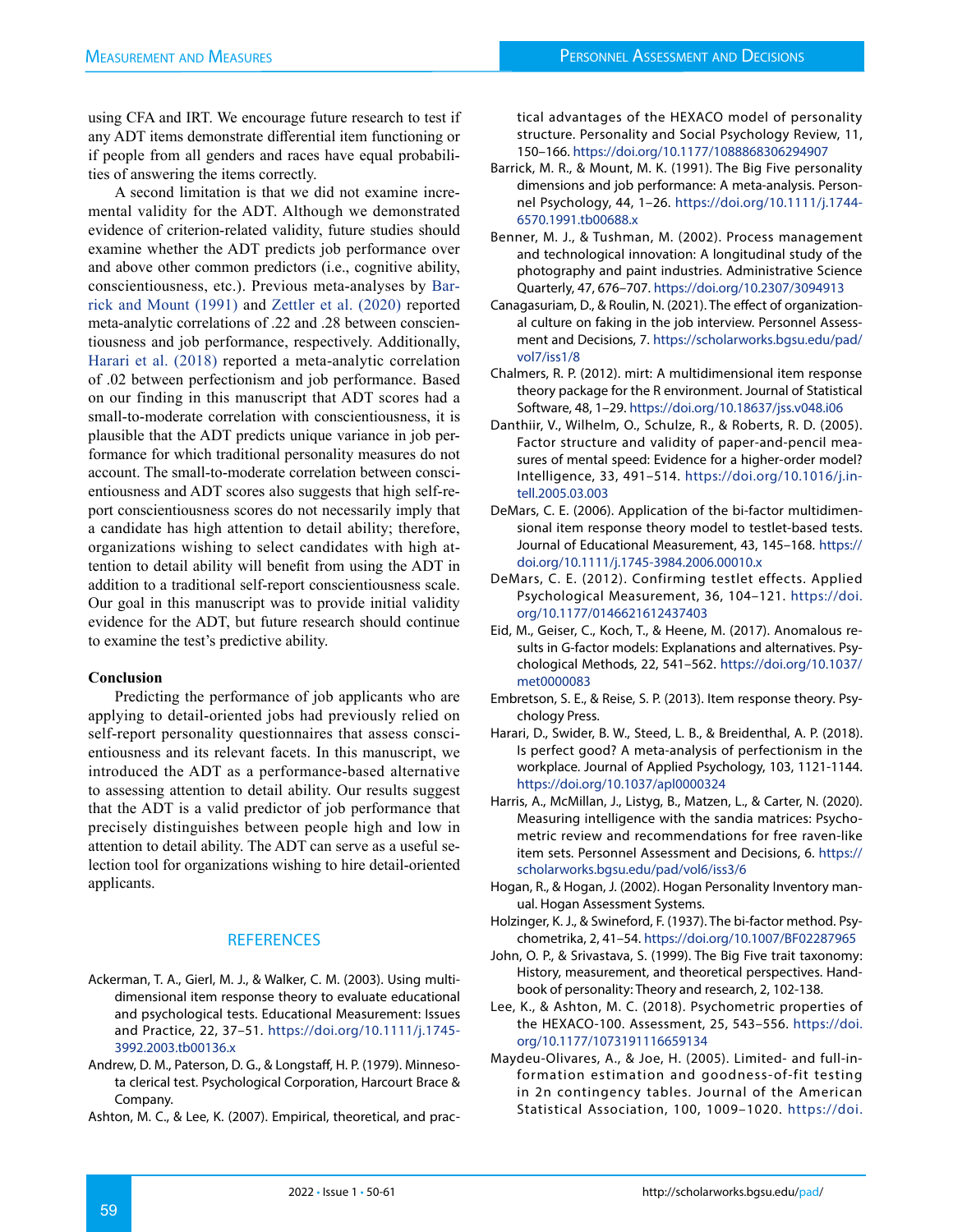#### [org/10.1198/016214504000002069](https://doi.org/10.1198/016214504000002069)

- <span id="page-11-10"></span>McDonald, R. P. (1999). Test theory: A unified approach. Lawrence Erlbaum Associates Publishers.
- <span id="page-11-2"></span>McGrew, K. S. (2005). The Cattell-Horn-Carroll theory of cognitive abilities: Past, present, and future. In D. P. Flanagan & P. L. Harrison (Eds.), Contemporary intellectual assessment: Theories, tests, and issues (pp. 136–181). Guilford Press.
- <span id="page-11-4"></span>Miron-Spektor, E., Erez, M., & Naveh, E. (2007). Balancing innovation attention-to-detail and outcome-orientation to enhance innovative performance. Academy of Management Proceedings, 2007, 1–7. [https://doi.org/10.5465/](https://doi.org/10.5465/ambpp.2007.26508076) [ambpp.2007.26508076](https://doi.org/10.5465/ambpp.2007.26508076)
- <span id="page-11-13"></span>Muchinsky, P. M. (1993). Validation of personality constructs for the selection of insurance industry employees. Journal of Business and Psychology, 7, 475–482. [https://doi.](https://doi.org/10.1007/BF01013760) [org/10.1007/BF01013760](https://doi.org/10.1007/BF01013760)
- <span id="page-11-5"></span>Naveh, E., & Erez, M. (2004). Innovation and attention to detail in the quality improvement paradigm. Management Science, 50, 1576–1586. <https://doi.org/10.1287/mnsc.1040.0272>
- O'Reilly, C. A., Chatman, J., & Caldwell, D. F. (1991). People and organizational culture: A profile comparison approach to assessing person-organization fit. Academy of Management Journal, 34, 487–516.<https://doi.org/10.5465/256404>
- <span id="page-11-7"></span>Pearlman, K., Schmidt, F. L., & Hunter, J. E. (1980). Validity generalization results for tests used to predict job proficiency and training success in clerical occupations. Journal of Applied Psychology, 65, 373-406. [https://doi.org/10.1037/0021-](https://doi.org/10.1037/0021-9010.65.4.373) [9010.65.4.373](https://doi.org/10.1037/0021-9010.65.4.373)
- <span id="page-11-1"></span>Posner, M. I., & Rothbart, M. K. (2007). Research on attention networks as a model for the integration of psychological science. Annual Review of Psychology, 58, 1-23. [https://doi.](https://doi.org/10.1146/annurev.psych.58.110405.085516) [org/10.1146/annurev.psych.58.110405.085516](https://doi.org/10.1146/annurev.psych.58.110405.085516)
- <span id="page-11-8"></span>Reckase, M. D. (2009). Multidimensional item response theory. Springer.
- <span id="page-11-11"></span>Reise, S. P., Bonifay, W. E., & Haviland, M. G. (2013). Scoring and modeling psychological measures in the presence of multidimensionality. Journal of personality assessment, 95, 129- 140.<https://doi.org/10.1080/00223891.2012.725437>
- <span id="page-11-9"></span>Revelle, W. (2015). Package "psych." Retrieved from [http://cran.](http://cran.r-project.org/web/packages/psych/psych.pdf) [r-project.org/web/packages/psych/psych.pdf.](http://cran.r-project.org/web/packages/psych/psych.pdf)
- <span id="page-11-12"></span>Rodriguez, A., Reise, S. P., & Haviland, M. G. (2016). Evaluating bifactor models: Calculating and interpreting statistical indices. Psychological Methods, 21, 137-150. [https://doi.](https://doi.org/10.1037/met0000045) [org/10.1037/met0000045](https://doi.org/10.1037/met0000045)
- <span id="page-11-0"></span>Roulin, N., & Krings, F. (2020). Faking to fit in: Applicants' response strategies to match organizational culture. Journal of Applied Psychology, 105, 130–145. [https://doi.](https://doi.org/10.1037/apl0000431 ) [org/10.1037/apl0000431](https://doi.org/10.1037/apl0000431 )
- <span id="page-11-6"></span>Schmit, M. J., Kihm, J. A., & Robie, C. (2000). Development of a global measure of personality. Personnel Psychology, 53, 153–193. [https://doi.org/10.1111/j.1744-6570.2000.](https://doi.org/10.1111/j.1744-6570.2000.tb00198.x) [tb00198.x](https://doi.org/10.1111/j.1744-6570.2000.tb00198.x)
- <span id="page-11-3"></span>Schneider, W. J., & Newman, D. A. (2015). Intelligence is multidimensional: Theoretical review and implications of specific cognitive abilities. Human Resource Management Review, 25, 12–27.<https://doi.org/10.1016/j.hrmr.2014.09.004>
- Tett, R., & Simonet, D. (2021). Applicant faking on personality tests: Good or bad and why should we care? Personnel Assessment and Decisions, 7. [https://scholarworks.bgsu.edu/](https://scholarworks.bgsu.edu/pad/vol7/iss1/2)

#### [pad/vol7/iss1/2](https://scholarworks.bgsu.edu/pad/vol7/iss1/2)

- Whetzel, D. L., McCloy, R. A., Hooper, A., Russell, T. L., Waters, S. D., Campbell, W. J., & Ramos, R. A. (2011). Meta-analysis of clerical performance predictors: Still stable after all these years. International Journal of Selection and Assessment, 19, 41–50. [https://doi.org/10.1111/j.1468-2389.2010.00533.](https://doi.org/10.1111/j.1468-2389.2010.00533.x) [x](https://doi.org/10.1111/j.1468-2389.2010.00533.x)
- Zettler, I., Thielmann, I., Hilbig, B. E., & Moshagen, M. (2020). The nomological net of the HEXACO model of personality: A large-scale meta-analytic investigation. Perspectives on Psychological Science, 15, 723–760. [https://doi.](https://doi.org/10.1177/1745691619895036) [org/10.1177/1745691619895036](https://doi.org/10.1177/1745691619895036)
- Zickar, M. J. (1998). Modeling item-level data with item response theory. Current Directions in Psychological Science, 7, 104– 109. <https://doi.org/10.1111/1467-8721.ep10774739>
- Zickar, M. J., & Drasgow, F. (1996). Detecting faking on a personality instrument using appropriateness measurement. Applied Psychological Measurement, 20, 71–87. [https://doi.](https://doi.org/10.1177/014662169602000107) [org/10.1177/014662169602000107](https://doi.org/10.1177/014662169602000107)
- Zickar, M. J., Russell, S. S., Smith, C. S., Bohle, P., & Tilley, A. J. (2002). Evaluating two morningness scales with item response theory. Personality and Individual Differences, 33, 11–24. [https://doi.org/10.1016/S0191-8869\(01\)00131-3](https://doi.org/10.1016/S0191-8869(01)00131-3)

RECEIVED 08/03/2021 ACCEPTED 12/07/2021